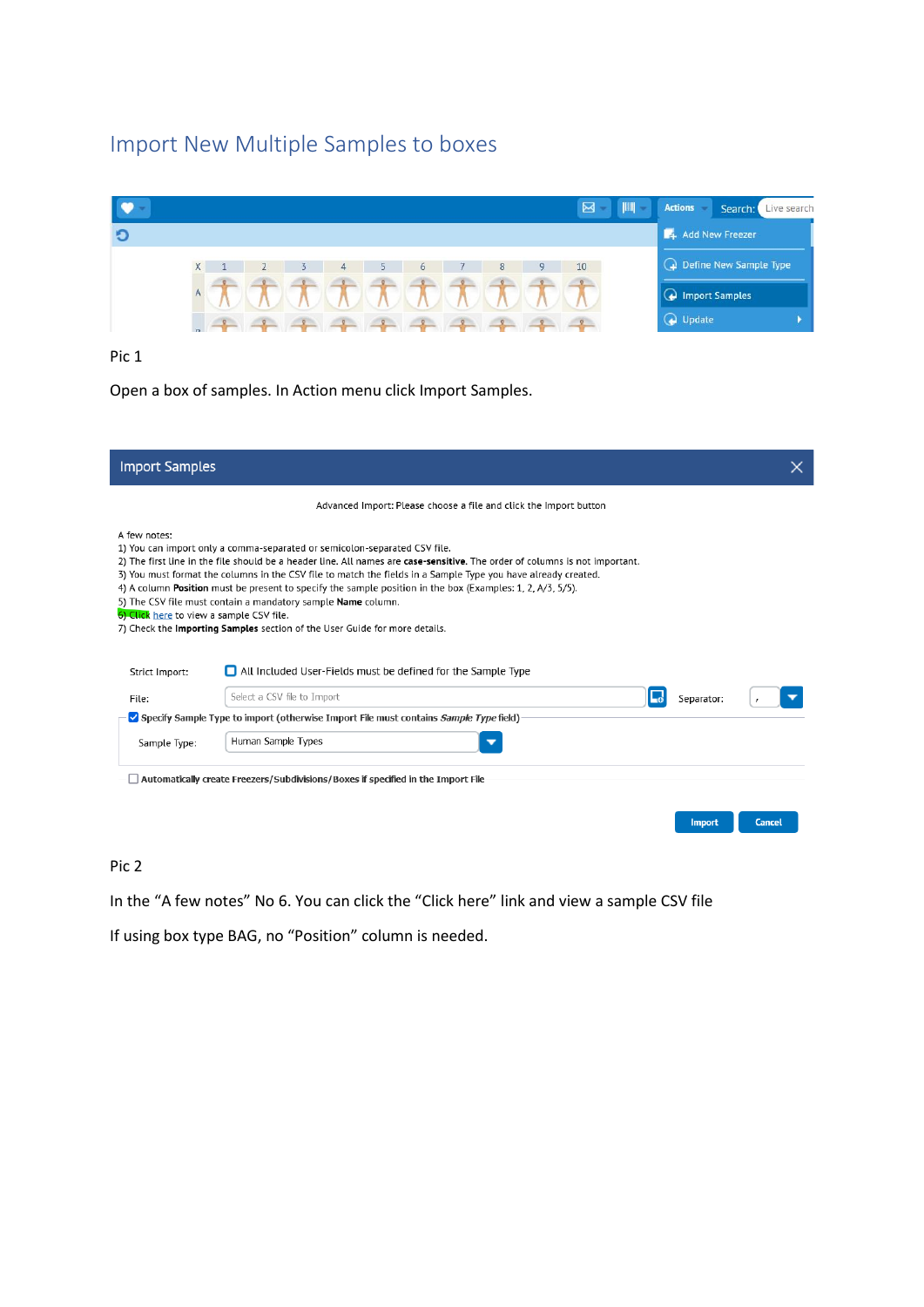

|                          | <b>UINIUD</b> | - 124                               | <b>ILCUNCII</b> |              |                                      | <b>SUSTEINING</b> |                                                                                               |            | - 101 |            |           |          |                                                                   |               |            |         | neuer           |  |
|--------------------------|---------------|-------------------------------------|-----------------|--------------|--------------------------------------|-------------------|-----------------------------------------------------------------------------------------------|------------|-------|------------|-----------|----------|-------------------------------------------------------------------|---------------|------------|---------|-----------------|--|
| G <sub>9</sub>           |               |                                     |                 |              |                                      |                   |                                                                                               |            |       |            |           |          |                                                                   |               |            |         |                 |  |
| $\blacktriangle$ A       |               |                                     |                 |              |                                      |                   | G                                                                                             | н.         |       |            |           |          |                                                                   |               |            |         |                 |  |
| 1 Name                   |               | <b>Description</b>                  |                 |              | Volume Sample Type BloodSubType SCID |                   | Obtained Date SamplingDate SamplingTime FreezingDate FreezingTime FrozenW4h StudyName Freezer |            |       |            |           |          |                                                                   | Level1 Level2 | Level3 Box |         | <b>Position</b> |  |
|                          |               | 2 Sample 1 Sample 1 Description 0.5 |                 | <b>Blood</b> | <b>EDTA (PED)</b>                    | BBK-01234         | 2022-01-21                                                                                    | 2022-01-21 | 11:15 | 2022-01-21 | 14:30 YES | Study123 | K-S U220 10 3200 Freezer 10D Shelf 02 Rack 10D13 A:03             |               |            | 2064.17 | 73              |  |
|                          |               | 3 Sample 2 Sample 2 Description 0.3 |                 | <b>Blood</b> | EDTA (PED)                           | <b>BBK-01234</b>  | 2022-01-21                                                                                    | 2022-01-21 | 11:15 | 2022-01-21 | 14:30 YES | Study123 | K-S U220 10 3200 Freezer 10D Shelf 02 Rack 10D13 A:03 2064.17 H/4 |               |            |         |                 |  |
|                          |               | 4 Sample 3 Sample 3 Description 1.2 |                 | <b>Blood</b> | <b>EDTA (PED)</b>                    | <b>BBK-01234</b>  | 2022-01-21                                                                                    | 2022-01-21 | 11:15 | 2022-01-21 | 14:30 YES | Study123 | K-S U220 10 3200 Freezer 10D Shelf 02 Rack 10D13 A:03 2064.17 H/5 |               |            |         |                 |  |
| $\overline{\phantom{a}}$ |               |                                     |                 |              |                                      |                   |                                                                                               |            |       |            |           |          |                                                                   |               |            |         |                 |  |

Add all needed column names (fields) you need to for the sample. In this example we added columns from Sample Type "Blood". Marked fields in pic 5-7 is used in first row as columns.

User-Defined Fields BloodSubType (pic 5) is only present in Sample Type "Blood". Therefor, you can only have Sample Type of Blood in this CSV file. Always use one CSV file per Sample Type (DNA, Blood, Urin etc)

Date format must be in Swedish format (YYYY-MM-DD)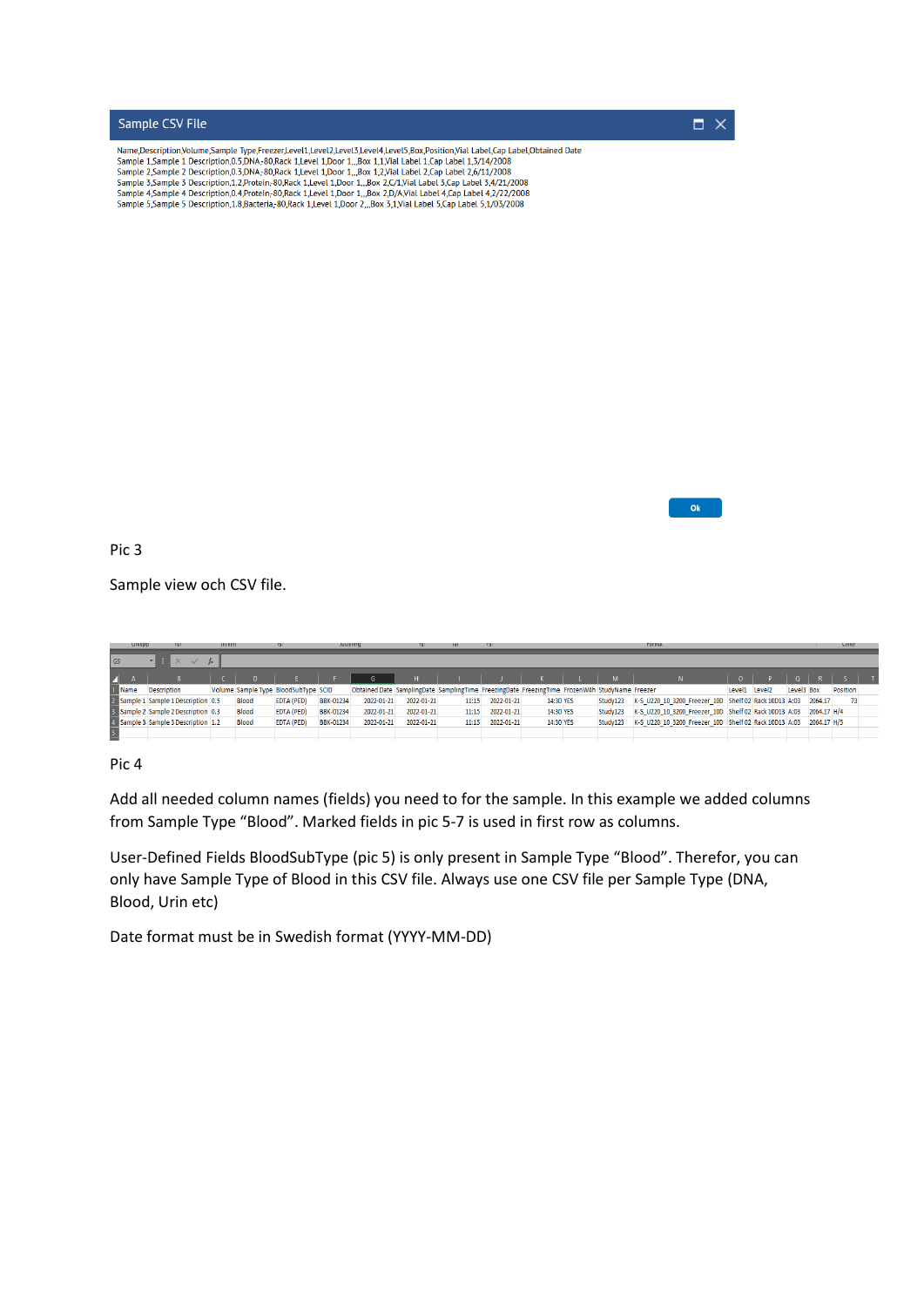| Add New Sample Blood       |                                               | $\times$<br>п            |
|----------------------------|-----------------------------------------------|--------------------------|
| <b>Standard Fields</b>     |                                               |                          |
| Name:                      |                                               | <b>BLD</b>               |
| Description:               |                                               |                          |
| Volume (mL):               |                                               |                          |
| Sample Source:             | Choose a Sample Source                        | O<br>▼<br>               |
| Sample Groups:             | Click the "" button to select sample group(s) | ο<br>a.                  |
| Sample Owner:              | Administrator (admin)                         | o<br>in.                 |
| <b>User-Defined Fields</b> |                                               |                          |
| Units:                     |                                               | ▼                        |
| Patient ID:                |                                               |                          |
| EPN:                       |                                               |                          |
| SCID:                      |                                               |                          |
| BloodSubType:              |                                               | $\overline{\phantom{0}}$ |
| <b>Collection Date:</b>    | 画                                             |                          |
| ∢                          |                                               |                          |
|                            |                                               | Add<br>Cancel            |

User-Defined Fields BloodSubType is only present in Sample Type "Blood"

| Add New Sample Blood    | п                    | $\times$     |
|-------------------------|----------------------|--------------|
| <b>Obtained Date:</b>   | 画                    | $\hat{}$     |
| <b>Obtained From:</b>   |                      |              |
| FreezingDate:           | 画                    |              |
| Freezing Time:          | $\blacktriangledown$ |              |
| SamplingDate:           | 画                    |              |
| SamplingTime:           | $\blacktriangledown$ |              |
| <b>Expiration Date:</b> | 画                    |              |
| Concentration:          |                      |              |
| Barcode_Sample:         |                      |              |
| Anatomical Site:        |                      |              |
| FrozenW4h (clear):      | <b>O</b> YES         |              |
|                         | O <sub>NO</sub>      |              |
| Thawed (clear):         | <b>O</b> YES         |              |
|                         | O <sub>NO</sub>      |              |
| ------                  | $\rightarrow$        | $\checkmark$ |
|                         | Add<br>Cancel        |              |

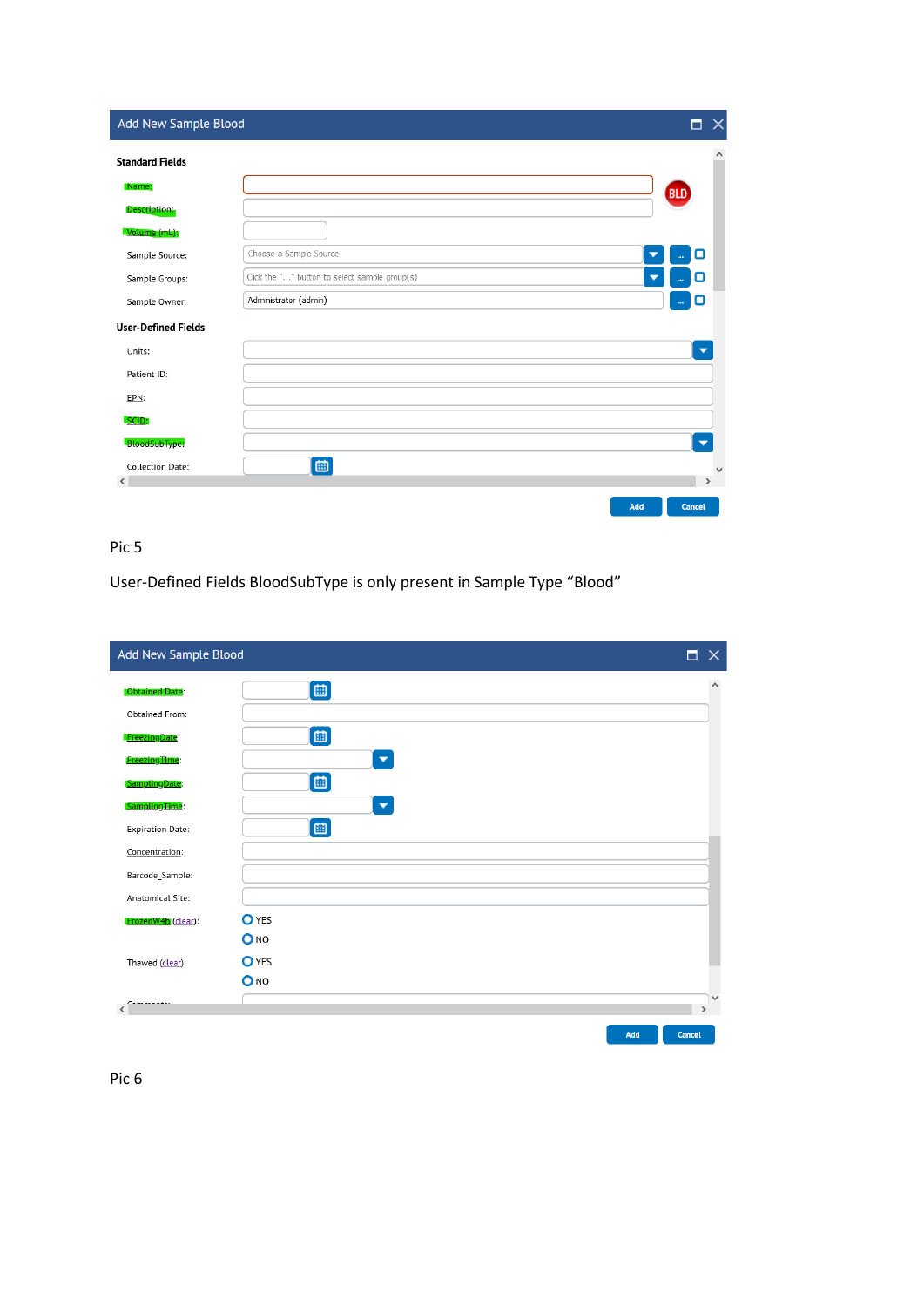| Add New Sample Blood    |                          | п            |              |
|-------------------------|--------------------------|--------------|--------------|
| incezingoate.           | ر س                      |              |              |
| FreezingTime:           | $\overline{\phantom{a}}$ |              |              |
| SamplingDate:           | 画                        |              |              |
| SamplingTime:           | $\blacktriangledown$     |              |              |
| <b>Expiration Date:</b> | 画                        |              |              |
| Concentration:          |                          |              |              |
| Barcode_Sample:         |                          |              |              |
| Anatomical Site:        |                          |              |              |
| FrozenW4h (clear):      | <b>O</b> YES             |              |              |
|                         | O <sub>NO</sub>          |              |              |
| Thawed (clear):         | <b>O</b> YES             |              |              |
|                         | O <sub>NO</sub>          |              |              |
| Comments:               |                          |              |              |
|                         |                          |              |              |
| StudyName:              |                          |              | $\checkmark$ |
|                         |                          | $\mathbf{v}$ |              |
|                         | Add                      | Cancel       |              |

Also Add columns for new location. Freezer(Name), Level1(Name), Level2(Name), Level3(Name), Box (Name) and Position (format A/1 or position number (1) in box).Example: Position I/1 = position number 85 in a box type 10x10.

Examples:



Pic 8

With Shelf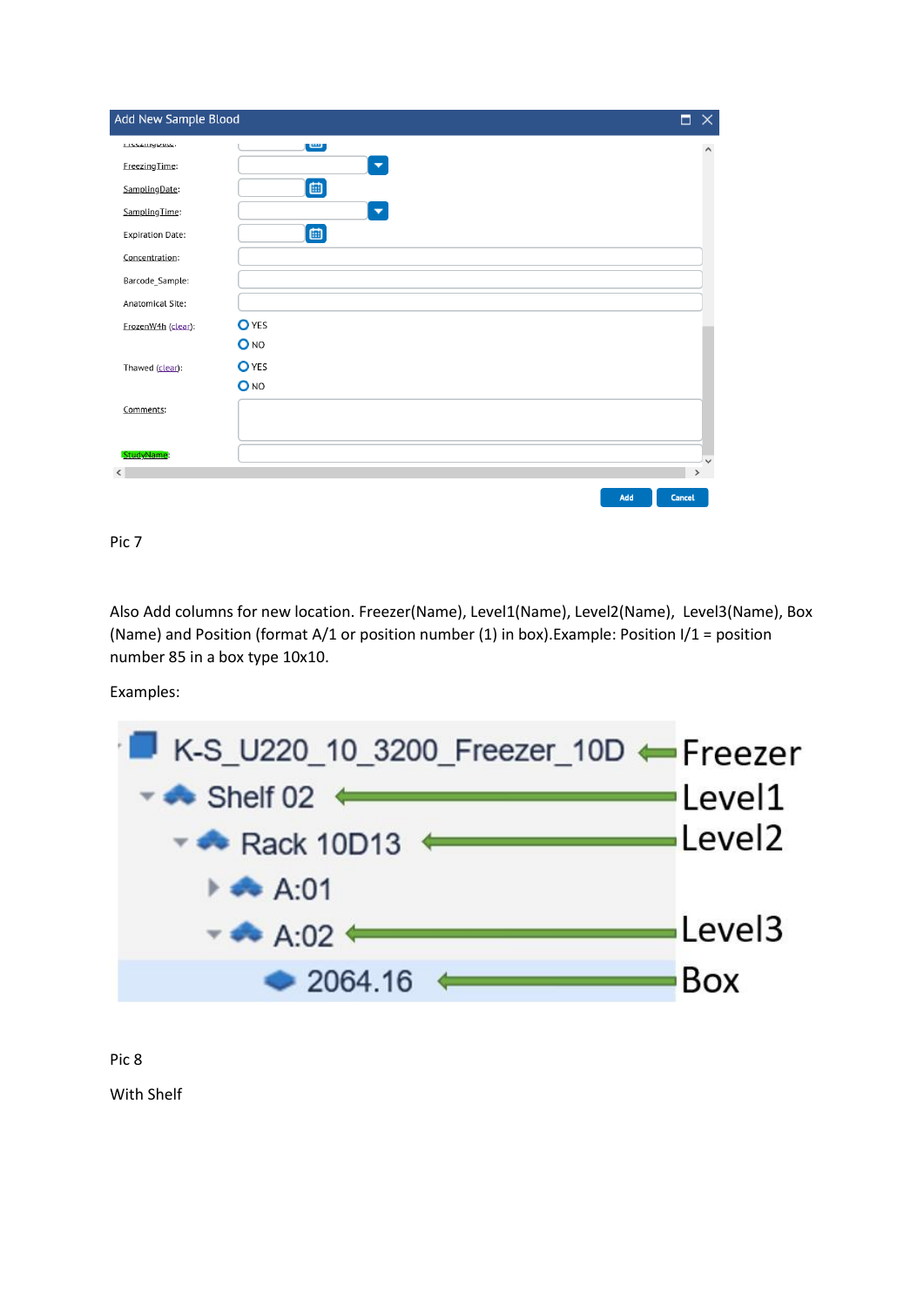

Without Shelf

| <b>Import Samples</b>                                    |                                                                                                                                                                                                                                                                                                                                                                                                                                                                                                                                                                                              |               |        |
|----------------------------------------------------------|----------------------------------------------------------------------------------------------------------------------------------------------------------------------------------------------------------------------------------------------------------------------------------------------------------------------------------------------------------------------------------------------------------------------------------------------------------------------------------------------------------------------------------------------------------------------------------------------|---------------|--------|
|                                                          | Advanced Import: Please choose a file and click the Import button                                                                                                                                                                                                                                                                                                                                                                                                                                                                                                                            |               |        |
| A few notes:<br>6) Click here to view a sample CSV file. | 1) You can import only a comma-separated or semicolon-separated CSV file.<br>2) The first line in the file should be a header line. All names are case-sensitive. The order of columns is not important.<br>3) You must format the columns in the CSV file to match the fields in a Sample Type you have already created.<br>4) A column <b>Position</b> must be present to specify the sample position in the box (Examples: 1, 2, A/3, 5/5).<br>5) The CSV file must contain a mandatory sample Name column.<br>7) Check the Importing Samples section of the User Guide for more details. |               |        |
| <b>Strict Import:</b>                                    | All Included User-Fields must be defined for the Sample Type                                                                                                                                                                                                                                                                                                                                                                                                                                                                                                                                 |               |        |
| File <sup>-</sup>                                        | C:\fakepath\New samples test.csv                                                                                                                                                                                                                                                                                                                                                                                                                                                                                                                                                             | Separator     |        |
|                                                          | Specify Sample Type to import (otherwise Import File must contains Sample Type field)<br>$\Box$ Automatically create Freezers/Subdivisions/Boxes if specified in the Import File                                                                                                                                                                                                                                                                                                                                                                                                             | <b>Import</b> | Cancel |

# Pic 10

Make sure that Strict Import is unchecked.

f you have added column Sample Type in your file, make sure that Specify Sample Type to import is unchecked. Otherwise you can remove Sample Type column (also \*SubType in this example BloodSubType) in the CSV file and choose a Sample Type here when importing CSV file.

Select your CSV file, Select Separator ";" and click on Import button.